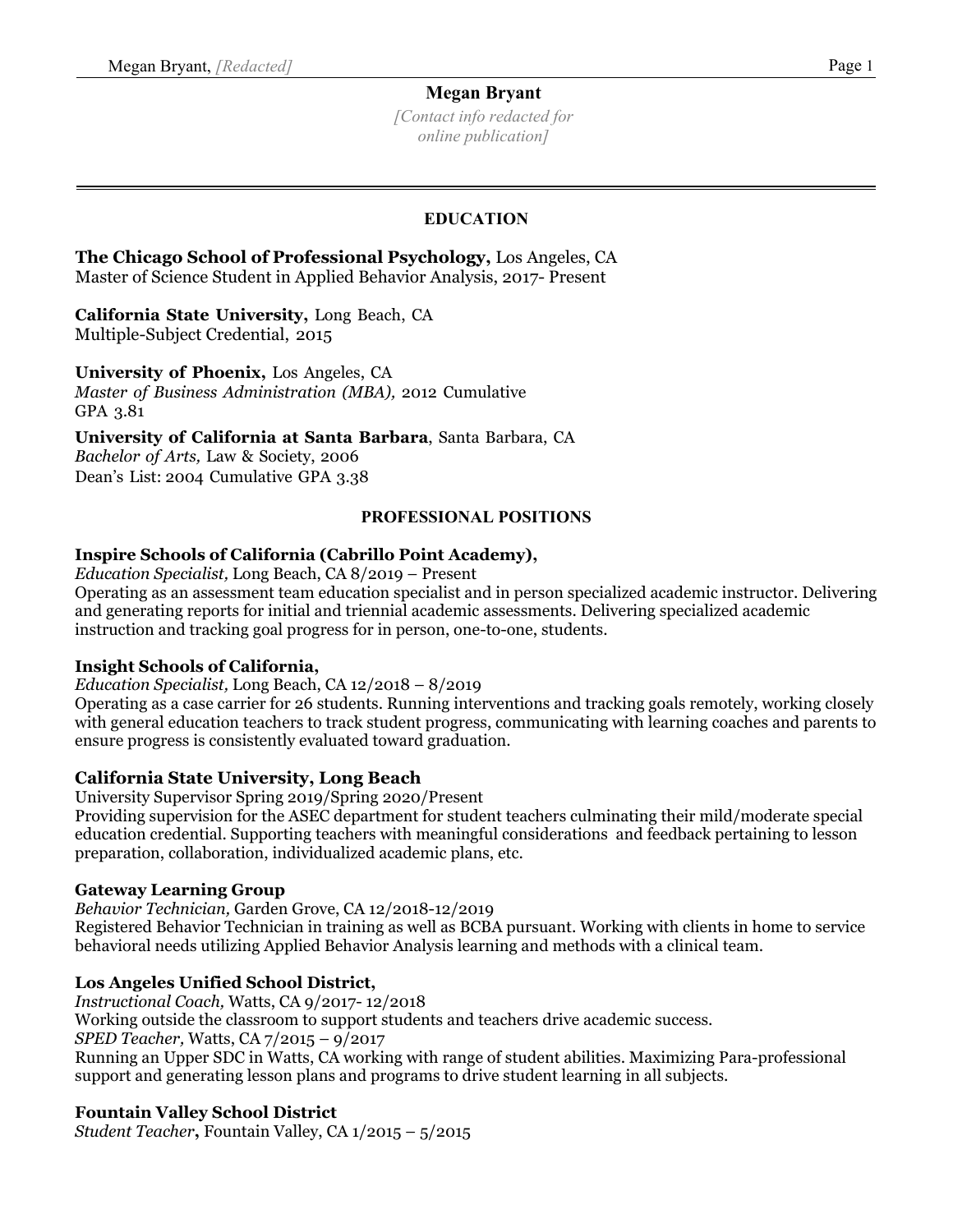## **Brea-Olinda/Anaheim Unified School Districts**

*Substitute***,** Orange County, CA 10/2014 – 2/2015

Implementing lesson plans for teachers K- 12 based on daily need in various schools and building teaching experience prior to finishing credential in Spring 2015.

# **Laguna Beach Volleyball Club**

*Head Coach,* Laguna Niguel, CA 11/2012 – 6/2015

Coaching private volleyball club team, high school level teams. Coach traveling team in games throughout Southern Ca, run practices, design and implement drills.

### **Advanced Bio-Logic Solutions**

*Recruiting Consultant,* Thousand Oaks, CA 8/2014 – 12/2015 Full-cycle recruiting support for high-level technology and scientific roles in health/life sciences industries; Mid-management to Sr. Staff positions.

### **Parker + Lynch Legal Technology**

*Technical Account Manager,* Irvine, CA 1/2014 – 8/2014

Full-cycle recruiting for all Technical positions within law firms on a national scale, including but not limited to: Level 1 & 2 Support, Technical Trainers, Litigation Support, etc. Utilize numerous strategic efforts to identify and place the top IT talent. Efficient use of social media, job boards, and networking to retain and place a strong talent pool.

### **Advanced Bio-Logic Solutions**

*Sr. Technical Recruiter/Business Development,* Thousand Oaks, CA 5/2012 – 1/2014 Full-cycle recruiting support for high-level technology and scientific roles in health/life sciences industries; Mid-management to Sr. Staff positions. Proficient in partnering with management to design and execute business development strategies, establish best of class vendor systems, while building and maintaining relationships with existing and new clientele.

## **Target Corporation,** Los Angeles, CA 5/2009 to 5/2012

*Executive Team Lead, Human Resources,* 3/ 2011 – 5/2012

Overseeing all human resources processes in a 200 employee, high-risk facility. Management successes include: leader development, culture building, performance management, employee relations, benefits administration, merit and annual review execution, executing hiring and staffing initiatives.

## *Executive Team Lead, Risk Management,* 5/2009 – 3/2011

Troubleshot and fixed processes and drove strong theft results which dramatically reduced shortage in the top five departments by over \$50,000 from 2009-2010, which eliminated shrinkage in the number one district in the company. Day to day tasks included: collaborating with peers to create a more efficient and profitable processes, team-building to drive productivity improvements, and leading a successful loss prevention team.

## **After-School All-Stars of Los Angeles**

# *Site Coordinator*, Bret Harte Preparatory, 2007 -2008

Managed staff of 10 to develop, improve, and sustain a large after school program while working cooperatively with school administration and other regional site coordinators. Role achievements consisted of: creating strong and innovative educational programs and activities to enhance the school-day curriculum, allocating funds while conforming to established budget and designing strategies for increasing funding, including but not limited to, grant writing and fund raising.